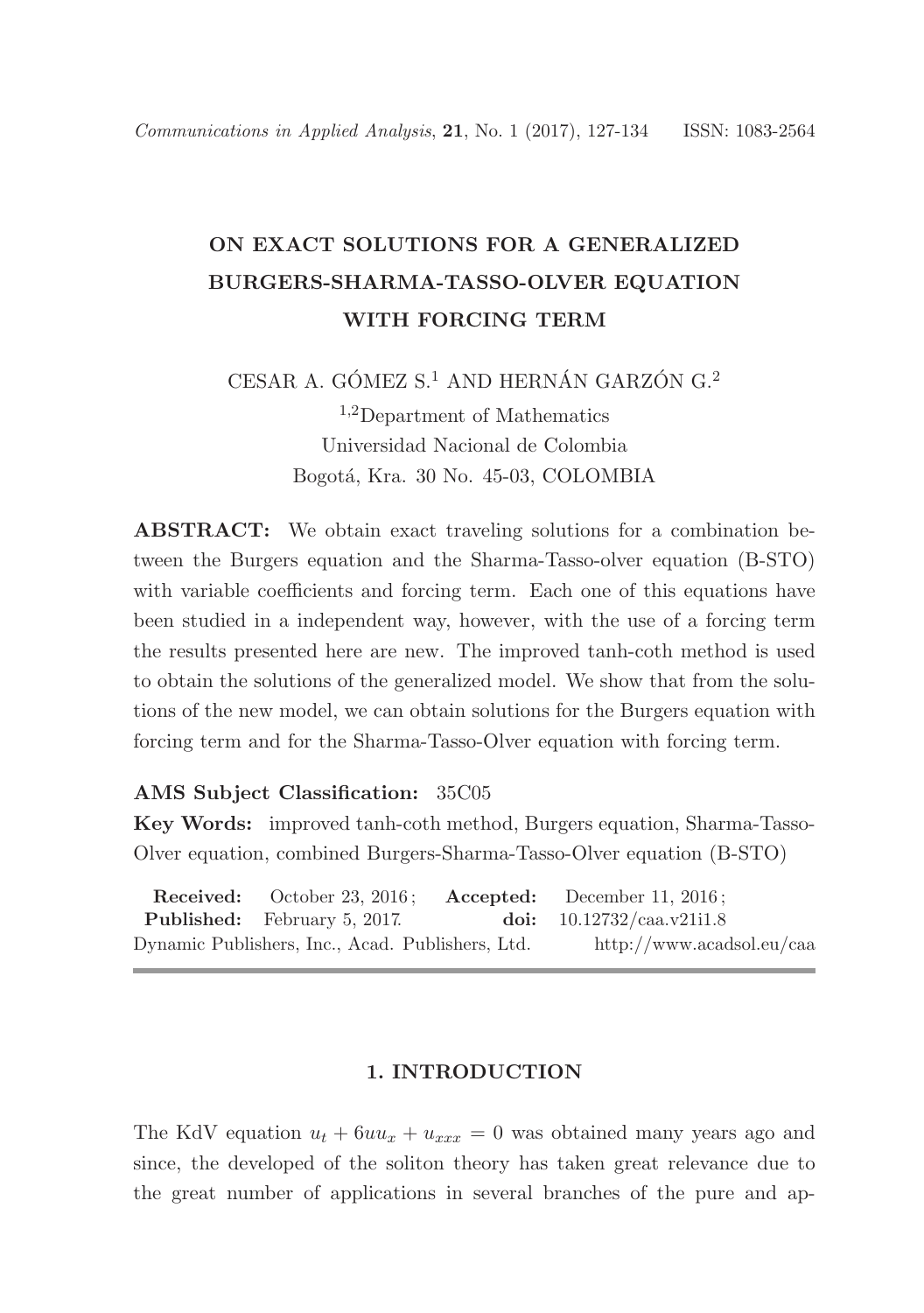plied mathematics. Some generalizations of that equation, as the equation  $u_t + k_1 t^n u_x + k_2 t^m u_{xxx} = 0$ , have been analyzed by several authors because they are used in some models of the applied mathematics (see [1] and references therein). In other words, the use of NLPDE with variable coefficients(depending on the time) have taken great relevance on the work of the many mathematicians. The following two models can be considered as models of great relevance in the solitons theory: The Burgers equation with variable coefficients and forcing term

$$
u_t(x,t) - 2\rho(t)u(x,t)u_x(x,t) - \rho(t)u_{xx}(x,t) = F(t),
$$
\n(1)

from which, in the case  $\rho(t)$  =constant and  $F(t) = 0$  the classical Burgers equations is obtained [2] [3]. The other model is the Sharma-Tasso-Olver equation with variable coefficients and forcing term

$$
u_t(x,t) - \delta(t)[u(x,t)^3 + u(x,t)u_x(x,t) + u_{xx}(x,t)]_x = F(t),
$$
 (2)

from which, as in the previous model, if  $\delta(t)$  =constant, and  $F(t) = 0$ , the standard Sharma-Tasso-Olver equations is obtained [2]. Solutions to equation (1) in the case  $F(t) = 0$  have been derived in [2]. In the same way, solutions to (2) in the case  $\delta(t)$  =constant, have been obtained in [4]. In this work, we consider the following combination of the Eqs. (1) and (2) which is given by

$$
\begin{cases}\n u_t(x,t) + \delta(t)[u(x,t)^3 + u(x,t)u_x(x,t) + u_{xx}(x,t)]_x, \\
 + \rho(t)[u(x,t)u_x(x,t) + u_{xx}(x,t)] = F(t).\n\end{cases}
$$
\n(3)

Here,  $u = u(x, t)$  depend on x and t, the coefficients  $\delta(t)$ ,  $\rho(t)$  are arbitrary functions depending on the time t and  $F(t)$  is an external force. The new model can be called Burgers-Sharma-Tasso-Olver (B-STO) equation with variable coefficients and forcing term. Note that, in the case  $\delta(t) = 1$ ,  $\rho(t) = 0$  and  $F(t) = 0$  we obtain the Sharma-Tasso-Olver equation, and in the case  $\delta(t) =$ 0,  $\rho(t) = 1$  and  $F(t) = 0$  the Burgers equation is derived. In section 2, we use the improved tanh-coth method [5] for obtain exact traveling wave to equation (3). We show that, solutions to (1) and (2) can be obtained, and therefore, solutions for the classical models  $(F(t) = 0)$  can be obtained. Finally, some conclusion are given.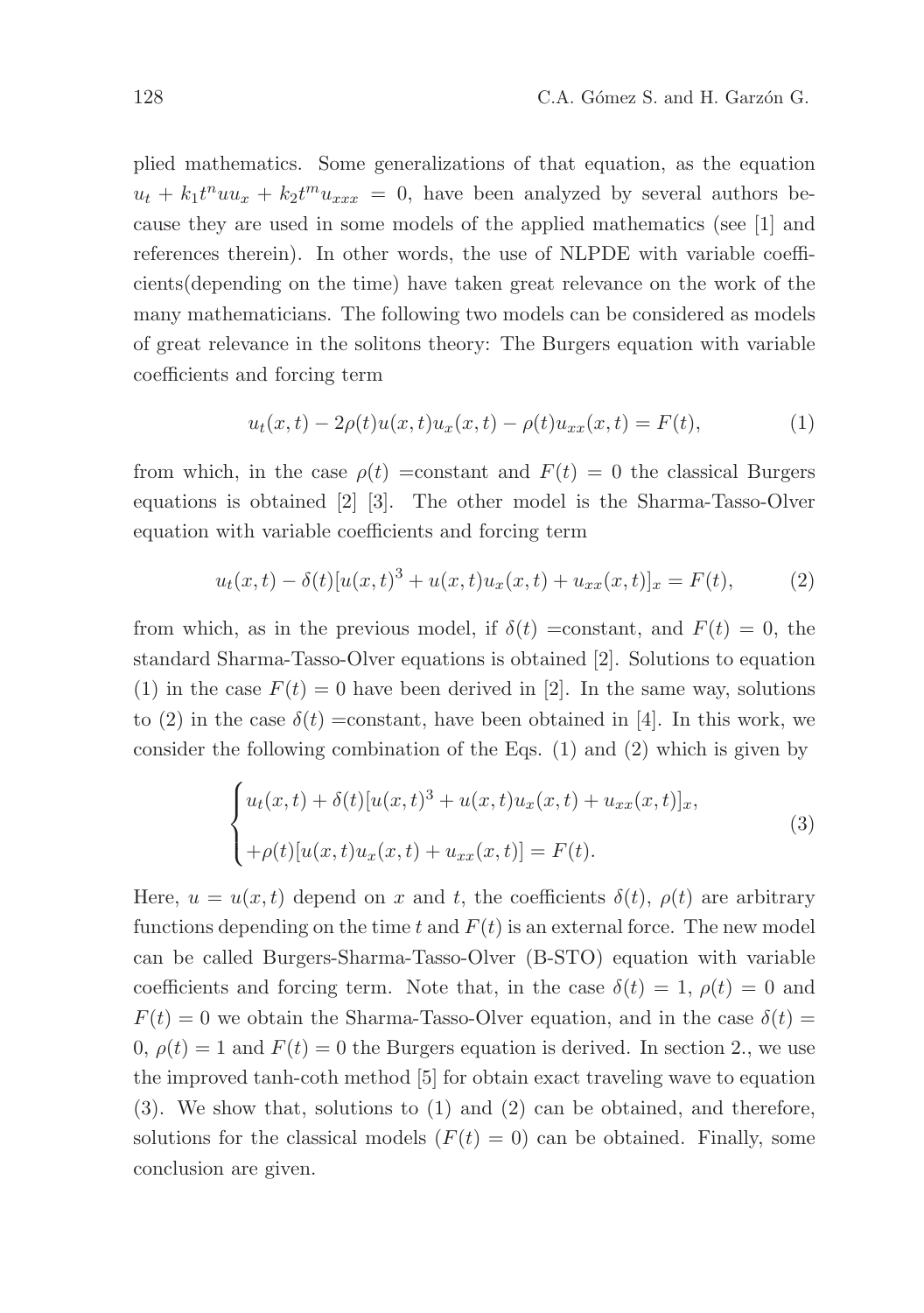# 2. EXACT SOLUTIONS TO B-STO EQUATION WITH FORCING TERM (3)

As we mentioned early, with the aim to solve (3) we will use the improved tanh-coth method [5]. In this order of ideas, we begin using the transformation

$$
\begin{cases}\nu(x,t) = v(\xi) + \int F(t)dt, \\
\xi = x + \int h(t)dt,\n\end{cases} \tag{4}
$$

being  $h(t)$  a function to determinate later. Applying the transformation (4) to (3) we have the following ordinary differential equation

$$
[h(t) + 3\delta(t)(\int F(t)dt)^2 + 2\rho(t)\int F(t)dt]v'(\xi)
$$
  
+ 
$$
[6\delta(t)\int F(t)dt + 2\rho(t)]v(\xi)v'(\xi) + [3\delta(t)\int F(t)dt + \rho(t)]v''(\xi)
$$
  
+ 
$$
\delta(t)v'''(\xi) + 3\delta(t)v^2(\xi)v'(\xi) + 3\delta(t)(v'(\xi))^2 + 3\delta(t)v(\xi)v''(\xi) = 0.
$$
 (5)

Now, we seek a solution to (5) by means of the expansion

$$
v(\xi) = \sum_{i=0}^{M} a_i(t)\phi(\xi)^i + \sum_{i=M+1}^{2M} a_i(t)\phi(\xi)^{M-i},
$$
\n(6)

where  $M$  is a positive integer determined by balancing method. The new variable  $\phi(\xi)$  is solution of the generalized Riccati equation

$$
\phi'(\xi) = \alpha(t) + \beta(t)\phi(\xi) + \gamma(t)\phi(\xi)^2.
$$
\n(7)

The  $a_i(t)$ ,  $i = 1, 2, ..., 2M$ ,  $\alpha(t)$ ,  $\beta(t)$ ,  $\gamma(t)$  are functions depending only of the variable t to be determined later. The solution of (7) in the case  $\beta(t)^2$  –  $4\alpha(t)\gamma(t) \neq 0$  is given by (see [6]):

$$
\phi(\xi) = \frac{-\sqrt{\beta(t)^2 - 4\alpha(t)\gamma(t)}\tanh[\frac{1}{2}\sqrt{\beta(t)^2 - 4\alpha(t)\gamma(t)}\xi + \xi_0] - \beta(t)}{2\gamma(t)}.\tag{8}
$$

Substituting (6) into (5), and balancing  $v'''(\xi)$  with  $v(\xi)^2 v'(\xi)$  we obtain

$$
M + 3 = 3M + 1,
$$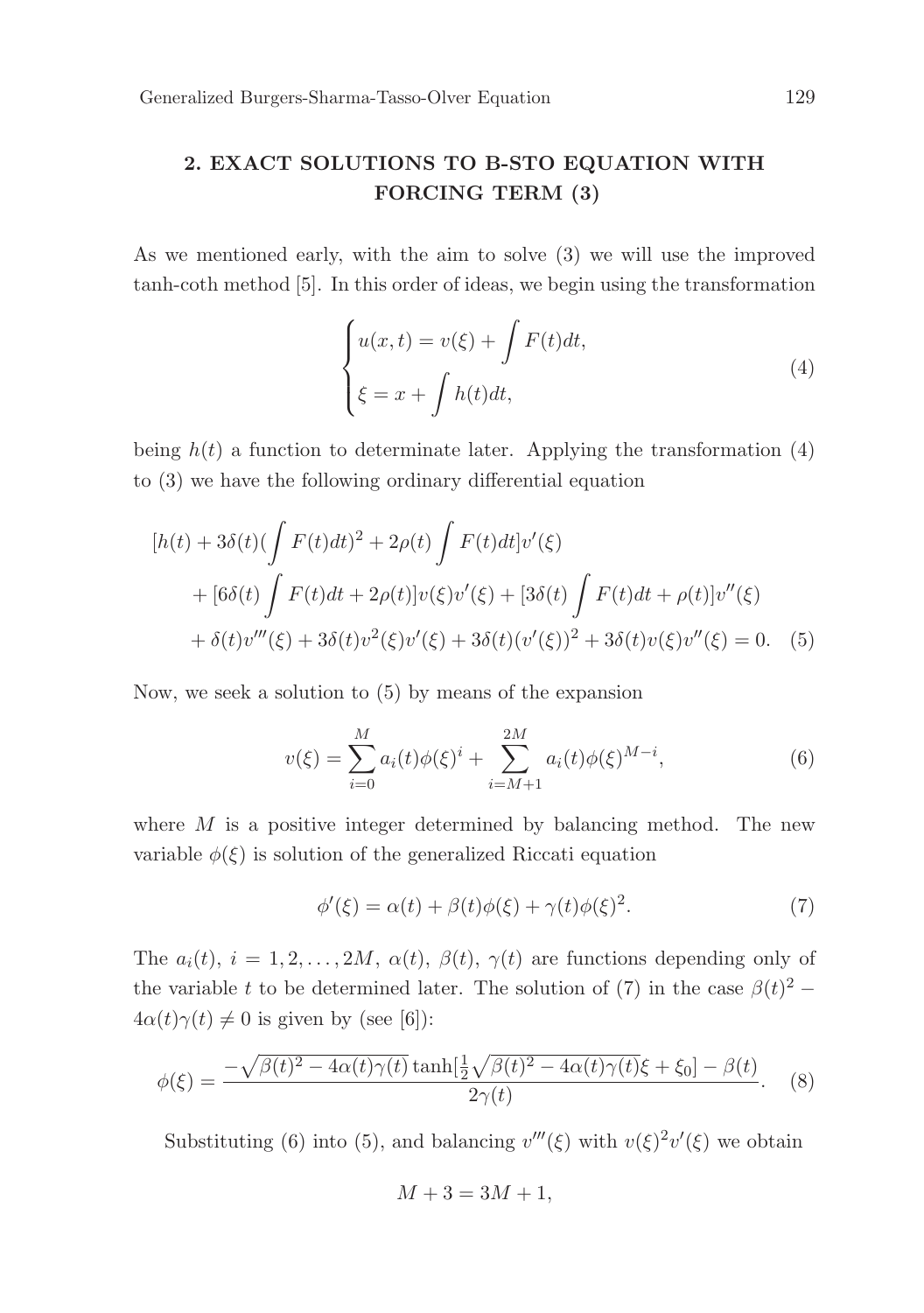so that

$$
M=1.
$$

Therefore, (6) reduces to

$$
v(\xi) = a_0(t) + a_1(t)\phi(\xi) + a_2(t)(\phi(\xi))^{-1}.
$$
\n(9)

The substitution of (9) into (5) and taking into account (7) leads to following algebraic system in the unknowns  $a_0(t)$ ,  $a_1(t)$ ,  $a_2(t)$ ,  $\alpha(t)$ ,  $\beta(t)$ ,  $\gamma(t)$ ,  $h(t)$ ,

$$
12a_1(t)\delta(t)\beta(t)\gamma^2(t) + 15a_1^2(t)\delta(7)\beta(t)\gamma(t) + 3a_1^3(t)\delta(t)\beta(t) + 6a_0(t)a_1(t)\delta(t)\gamma^2(t) + 6a_0(t)a_1^2(t)\delta(t)\gamma(t) + 6a_1(t)\delta(t)\gamma^2(t)F + 6a_1^2(t)\delta(t)\gamma(t)F + 2a_1(t)\rho(t)\gamma^2(t) + 2a_1^2(t)\rho(t)\gamma(t) = 0,
$$
  

$$
6a_1(t)\delta(t)\gamma^3(t) + 9a_1^2(t)\delta(t)\gamma^2(t) + 3a_1^3(t)\delta(t)\gamma(t) = 0,
$$

$$
8\alpha(t)a_1(t)\delta(t)\beta(t)\gamma(t) + 9\alpha(t)a_1(t)\delta(t)\beta(t)
$$
  
+  $6\alpha(t)a_0(t)a_1(t)\delta(t)\gamma(t) + 6\alpha(t)a_0(t)a_1(t)\delta(t) + a_1(t)\delta(t)\beta^3(t)$   
+  $3a_0(t)a_1(t)\delta(t)\beta^2(t) + 3a_0^2(t)a_1(t)\delta(t)\beta(t) + 3a_1^2(t)a_2(t)\delta(t)\beta(t)$   
+  $3a_1(t)\delta(t)\beta(t)F^2 + 6\alpha(t)a_1(t)\delta(t)\gamma(t)F + 6\alpha(t)a_1^2(t)\delta(t)F$   
+  $3a_1(t)\delta(t)\beta^2(t)F + 6a_0(t)a_1(t)\delta(t)\beta(t)F + 2\alpha(t)a_1(t)\rho(t)\gamma(t)$   
+  $2\alpha(t)a_1^2(t)\rho(t) + a_1(t)\beta^2(t)\rho(t) + 2a_0(t)a_1(t)\beta(t)\rho(t)$   
+  $2a_1(t)\beta(t)\rho(t)F + a_1(t)\beta(t)h(t) = 0,$ 

$$
8\alpha(t)a_1(t)\delta(t)\gamma^2(t) + 12\alpha(t)a_1^2(t)\delta(t)\gamma(t) + 3\alpha(t)a_1^3(t)\delta(t) + 7a_1(t)\delta(t)\beta^2(t)\gamma(t) + 6a_1^2(t)\delta(t)\beta^2(t) + 9a_0(t)a_1(t)\delta(t)\beta(t)\gamma(t) + 6a_0(t)a_1^2(t)\delta(t)\beta(t) + 3a_2(t)a_1^2(t)\delta(t)\gamma(t) + 3a_0^2(t)a_1(t)\delta(t)\gamma(t) + 3a_1(t)\delta(t)\gamma(t)F^2 + 9a_1(t)\delta(t)\beta(t)\gamma(t)F + 6a_1^2(t)\delta(t)\beta(t)F + 6a_0(t)a_1(t)\delta(t)\gamma(t)F + 3a_1(t)\beta(t)\rho(t)\gamma(t) + 2a_1^2(t)\beta(t)\rho(t) + 2a_0(t)a_1(t)\rho(t)\gamma(t) + 2a_1(t)\rho(t)\gamma(t)F + a_1(t)\gamma(t)h(t) = 0,
$$

$$
-8\alpha(t)a_2(t)\delta(t)\beta(t)\gamma(t) + 6\alpha(t)a_0(t)a_2(t)\delta(t)\gamma(t)
$$
  
+
$$
a_2(t)(-\delta(t))\beta^3(t) + 3a_0(t)a_2(t)\delta(t)\beta^2(t) + 9a_2^2(t)\delta(t)\beta(t)\gamma(t)
$$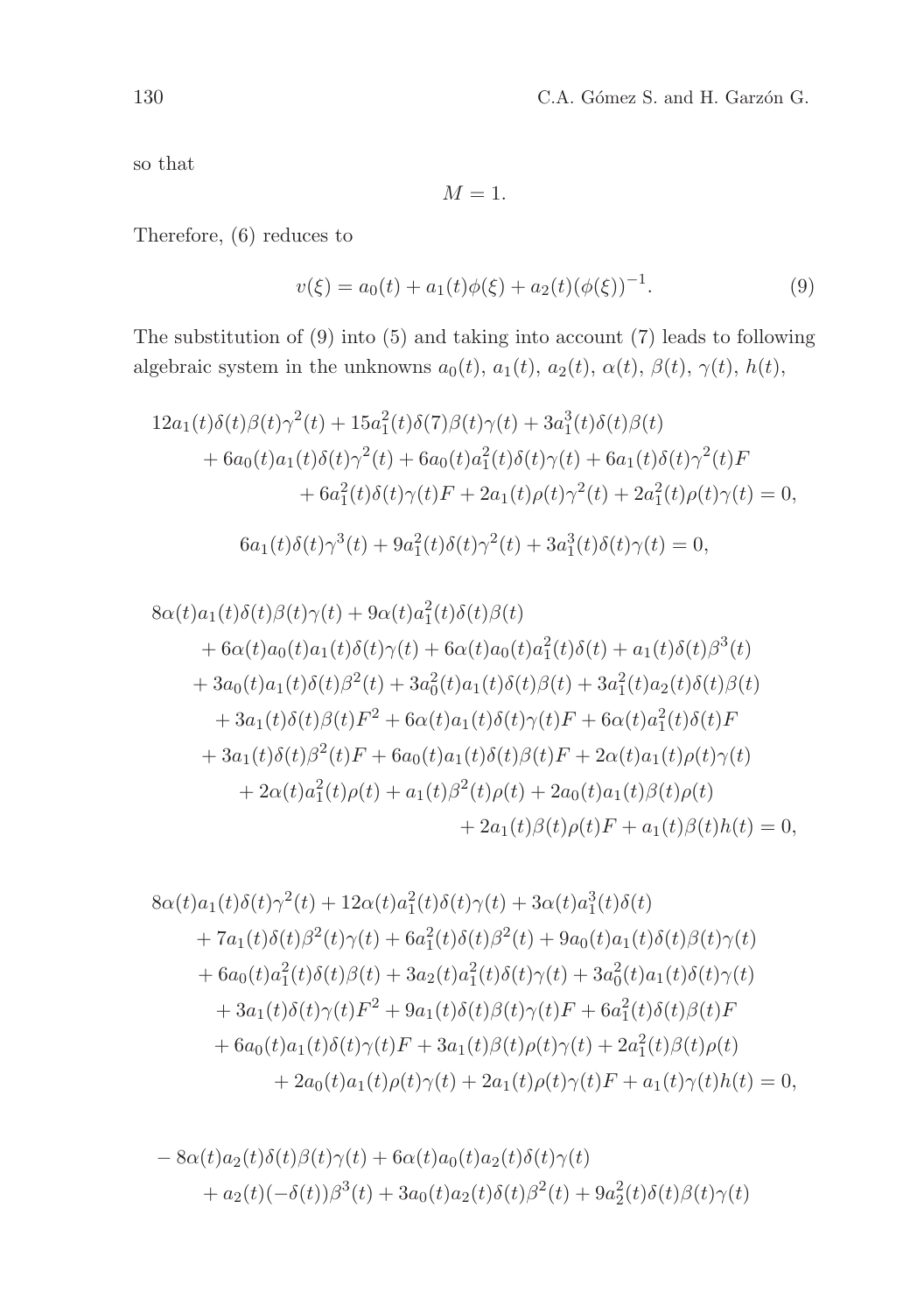$$
-3a_1(t)a_2(t)\delta(t)\beta(t) - 3a_0^2(t)a_2(t)\delta(t)\beta(t) - 6a_0(t)a_2^2(t)\delta(t)\gamma(t) - 3a_2(t)\delta(t)\beta(t)F^2 + 6\alpha(t)a_2(t)\delta(t)\gamma(t)F + 3a_2(t)\delta(t)\beta^2(t)F - 6a_0(t)a_2(t)\delta(t)\beta(t)F - 6a_2^2(t)\delta(t)\gamma(t)F + 2\alpha(t)a_2(t)\rho(t)\gamma(t) + a_2(t)\beta^2(t)\rho(t) - 2a_0(t)a_2(t)\beta(t)\rho(t) - 2a_2^2(t)\rho(t)\gamma(t) - 2a_2(t)\beta(t)\rho(t)F - a_2(t)\beta(t)h(t) = 0,
$$

$$
2\alpha^{2}(t)a_{1}(t)\delta(t)\gamma(t) + 3\alpha^{2}(t)a_{1}^{2}(t)\delta(t) + \alpha(t)a_{1}(t)\delta(t)\beta^{2}(t)
$$
  
+  $3\alpha(t)a_{0}(t)a_{1}(t)\delta(t)\beta(t) - 2\alpha(t)a_{2}(t)\delta(t)\gamma^{2}(t) + 3\alpha(t)a_{0}^{2}(t)a_{1}(t)\delta(t)$   
+  $3\alpha(t)a_{1}^{2}(t)a_{2}(t)\delta(t) - a_{2}(t)\delta(t)\beta^{2}(t)\gamma(t) + 3a_{0}(t)a_{2}(t)\delta(t)\beta(t)\gamma(t)$   
+  $3a_{2}^{2}(t)\delta(t)\gamma^{2}(t) - 3a_{1}(t)a_{2}^{2}(t)\delta(t)\gamma(t) - 3a_{0}^{2}(t)a_{2}(t)\delta(t)\gamma(t)$   
+  $3\alpha(t)a_{1}(t)\delta(t)F^{2} - 3a_{2}(t)\delta(t)\gamma(t)F^{2} + 3\alpha(t)a_{1}(t)\delta(t)\beta(t)F$   
+  $6\alpha(t)a_{0}(t)a_{1}(t)\delta(t)F + 3a_{2}(t)\delta(t)\beta(t)\gamma(t)F - 6a_{0}(t)a_{2}(t)\delta(t)\gamma(t)F$   
+  $\alpha(t)a_{1}(t)\beta(t)\rho(t) + 2\alpha(t)a_{0}(t)a_{1}(t)\rho(t) + a_{2}(t)\beta(t)\rho(t)\gamma(t)$   
-  $2a_{0}(t)a_{2}(t)\rho(t)\gamma(t) + 2\alpha(t)a_{1}(t)\rho(t)F - 2a_{2}(t)\rho(t)\gamma(t)F$   
+  $\alpha(t)a_{1}(t)h(t) - a_{2}(t)\gamma(t)h(t) = 0,$ 

$$
-6a_2(t)\alpha^3(t)\delta(t) + 9a_2^2(t)\alpha^2(t)\delta(t) - 3a_2^3(t)\alpha(t)\delta(t) = 0,
$$

$$
- 12\alpha^2(t)a_2(t)\delta(t)\beta(t) + 6\alpha^2(t)a_0(t)a_2(t)\delta(t) + 15\alpha(t)a_2^2(t)\delta(t)\beta(t) - 6\alpha(t)a_0(t)a_2^2(t)\delta(t) - 3a_2^3(t)\delta(t)\beta(t) + 6\alpha^2(t)a_2(t)\delta(t)F - 6\alpha(t)a_2^2(t)\delta(t)F + 2\alpha^2(t)a_2(t)\rho(t) - 2\alpha(t)a_2^2(t)\rho(t) = 0,
$$

$$
-8\alpha^{2}(t)a_{2}(t)\delta(t)\gamma(t) - 7\alpha(t)a_{2}(t)\delta(t)\beta^{2}(t) + 9\alpha(t)a_{0}(t)a_{2}(t)\delta(t)\beta(t) + 12\alpha(t)a_{2}^{2}(t)\delta(t)\gamma(t) - 3\alpha(t)a_{1}(t)a_{2}^{2}(t)\delta(t) - 3\alpha(t)a_{0}^{2}(t)a_{2}(t)\delta(t) + 6a_{2}^{2}(t)\delta(t)\beta^{2}(t) - 6a_{0}(t)a_{2}^{2}(t)\delta(t)\beta(t) - 3a_{2}^{3}(t)\delta(t)\gamma(t) - 3\alpha(t)a_{2}(t)\delta(t)F^{2} + 9\alpha(t)a_{2}(t)\delta(t)\beta(t)F - 6\alpha(t)a_{0}(t)a_{2}(t)\delta(t)F - 6a_{2}^{2}(t)\delta(t)\beta(t)F + 3\alpha(t)a_{2}(t)\beta(t)\rho(t) - 2\alpha(t)a_{0}(t)a_{2}(t)\rho(t) - 2a_{2}^{2}(t)\beta(t)\rho(t) - 2\alpha(t)a_{2}(t)\rho(t)F - \alpha(t)a_{2}(t)h(t) = 0.
$$

In all equations,  $F = \int F(t)dt$ . The following, are some solutions of the system and the respective solutions to (3), for which we have taken into account  $(9)$ ,  $(8)$  and  $(4)$ :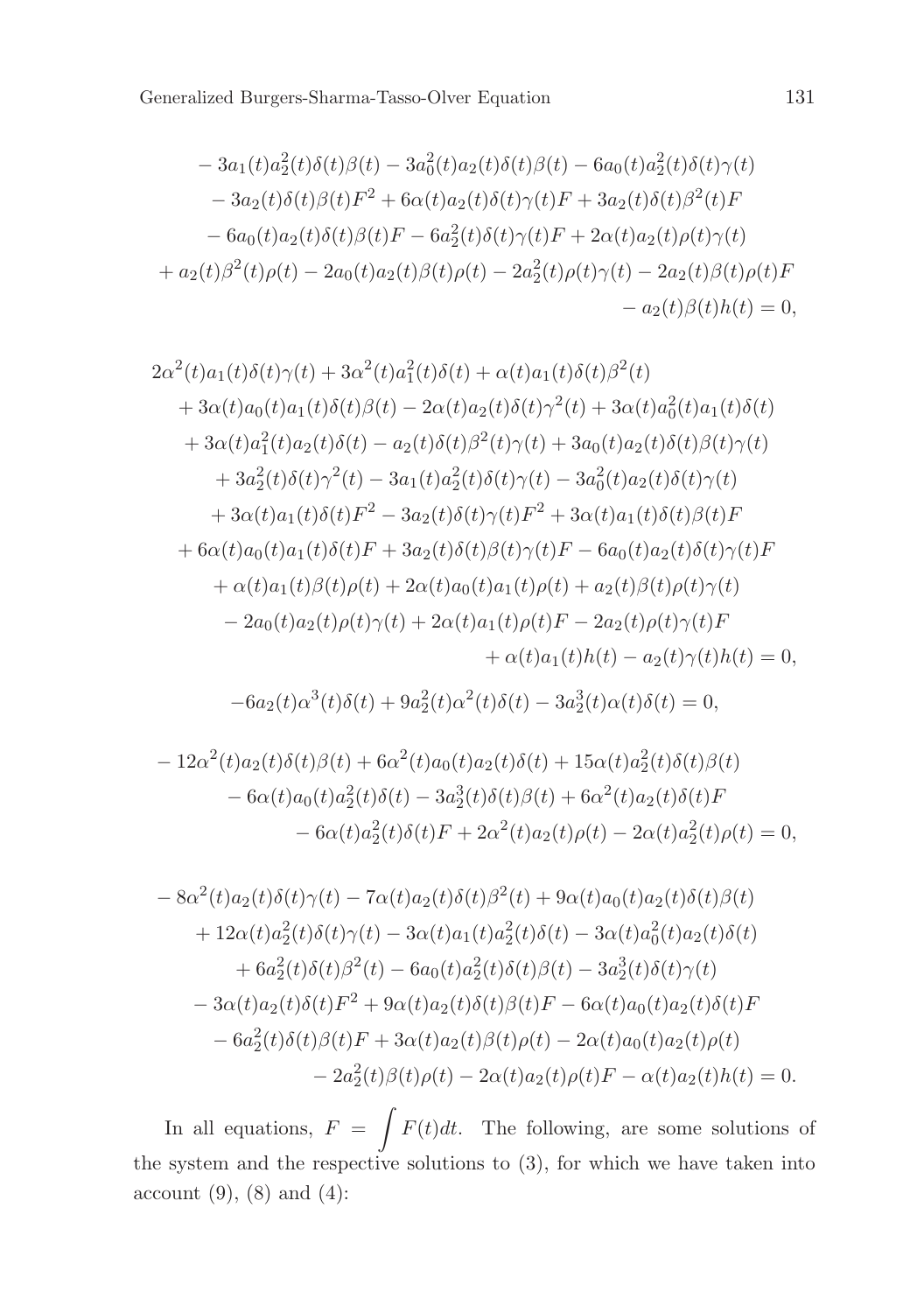First case:

$$
\begin{cases}\n\alpha(t) = -\frac{2\beta^2(t)}{\gamma(t)},\\ \nh(t) = \frac{\rho^2(t) - 63\delta^2(t)\beta^2(t)}{3\delta(t)},\\ \na_0(t) = \frac{-3\delta(t)\beta(t) - 3\delta(t)(\int F(t)dt) - \rho(t)}{3\delta(t)}, \quad a_1(t) = -2\gamma(t),\\ \na_2(t) = -\frac{2\beta^2(t)}{\gamma(t)},\\ \nu(x, t) = v(\xi) + \int F(t)dt = \frac{-3\delta(t)\beta(t) - 3\delta(t)(\int F(t)dt) - \rho(t)}{3\delta(t)}\\ + \beta(t) + \frac{4\beta^2(t)}{\beta(t) + 3\beta(t)\tanh\left(\frac{3\beta(t)\xi}{2}\right)} + 3\beta(t)\tanh\left(\frac{3\beta(t)\xi}{2}\right)\\ + \int F(t)dt,\n\end{cases}
$$
\n(10)

where,  $\gamma(t)$ ,  $\beta(t)$  are arbitrary functions depending on the variable t and

$$
\xi = x + \int \left(\frac{\rho^2(t) - 63\delta^2(t)\beta^2(t)}{3\delta(t)}\right)dt.
$$

As we mentioned early, if we take  $\rho(t) = 0$  in equation (3) we have equation (2). Now, if we assume that  $\rho(t) = 0$  in all expressions of (10), we obtain one solution for equation (2), which, in this case, is given by

$$
\begin{cases}\nu(x,t) = \nu(\xi) + \int F(t)dt = \frac{-3\delta(t)\beta(t) - 3\delta(t)(\int F(t)dt)}{3\delta(t)} \\
+\beta(t) + \frac{4\beta^2(t)}{\beta(t) + 3\beta(t)\tanh\left(\frac{3\beta(t)\xi}{2}\right)} + 3\beta(t)\tanh\left(\frac{3\beta(t)\xi}{2}\right) \\
+f F(t)dt,\n\end{cases} \tag{11}
$$

where, as previously,  $\gamma(t)$ ,  $\beta(t)$  are arbitrary functions, and

$$
\xi = x + \int \left(\frac{-63\delta^2(t)\beta^2(t)}{3\delta(t)}\right)dt.
$$

Second case: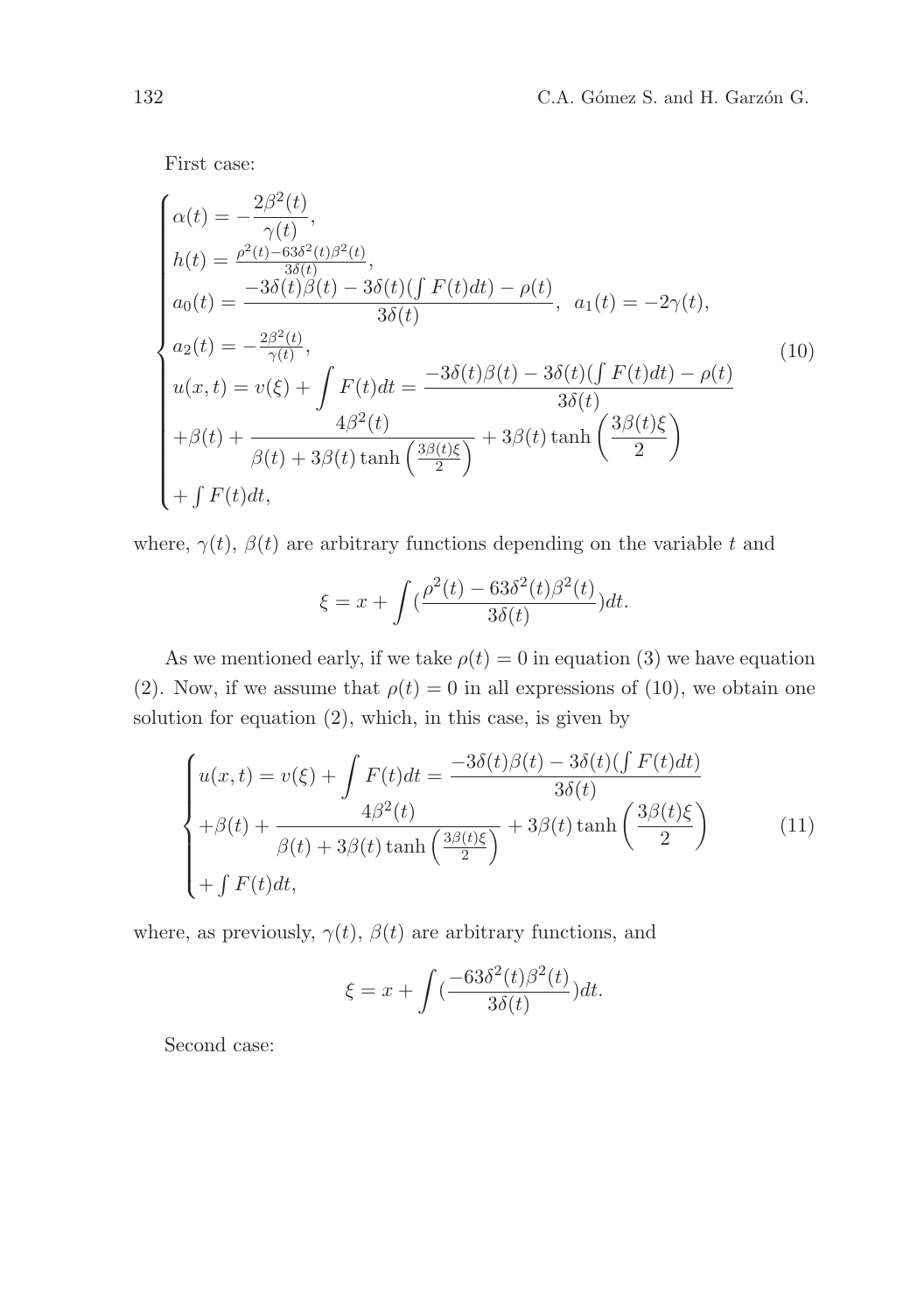Generalized Burgers-Sharma-Tasso-Olver Equation 133

$$
\begin{cases}\nh(t) = -6a_0(t)\delta(t)\left(\int F(t)dt\right) - 3a_0^2(t)\delta(t) - 2a_0(t)\rho(t) \\
+4\alpha(t)\delta(t)\gamma(t) - 3\delta(t)\left(\int F(t)dt\right)^2 - 2\rho(t)\left(\int F(t)dt\right), \\
\beta(t) = 0, \ \ a_1(t) = -\gamma(t), \ \ a_2(t) = \alpha(t), \\
u(x,t) = v(\xi) + \int F(t)dt = a_0(t) \\
+\sqrt{-\alpha(t)\gamma(t)}\tanh\left(\sqrt{-\alpha(t)\gamma(t)}\xi\right) - \frac{\alpha(t)\gamma(t)\coth\left(\sqrt{-\alpha(t)\gamma(t)}\xi\right)}{\sqrt{-\alpha(t)\gamma(t)}} \\
+\int F(t)dt.\n\end{cases}
$$

Here,  $\alpha(t)$  and  $\gamma(t)$  are arbitrary functions (depending on t), and

$$
\xi = x + \int [-6a_0(t)\delta(t)(\int F(t)dt) - 3a_0^2(t)\delta(t) - 2a_0(t)\rho(t) + 4\alpha(t)\delta(t)\gamma(t) - 3\delta(t)(\int F(t)dt)^2 - 2\rho(t)(\int F(t)dt)]dt.
$$

In this last case, can be verified that the obtained solution to equation (3), also is a solution of equation (2) and equation (1).

Similar solutions can be constructed with other solutions of the system, however, we have put here the most general solutions. The other solutions are particular cases of the obtained here. For sake of simplicity we omit them.

## 3. CONCLUSIONS

We have studied a new mathematical model from the point of view of its traveling wave solutions. Clearly, from the Burgers-Sharma-Tasso-Olver equation with forcing term and variable coefficients studied here, can be derived the Burger equation and the Sharma-Tasso-Olver equation. We showed that from the solutions of this generalized model, we can obtain solutions for the classical Burgers equation as well as for standard Sharma-Tasso-Olver equation. We note that the solution obtained in the second case, satisfies equation (1) and equation (2).